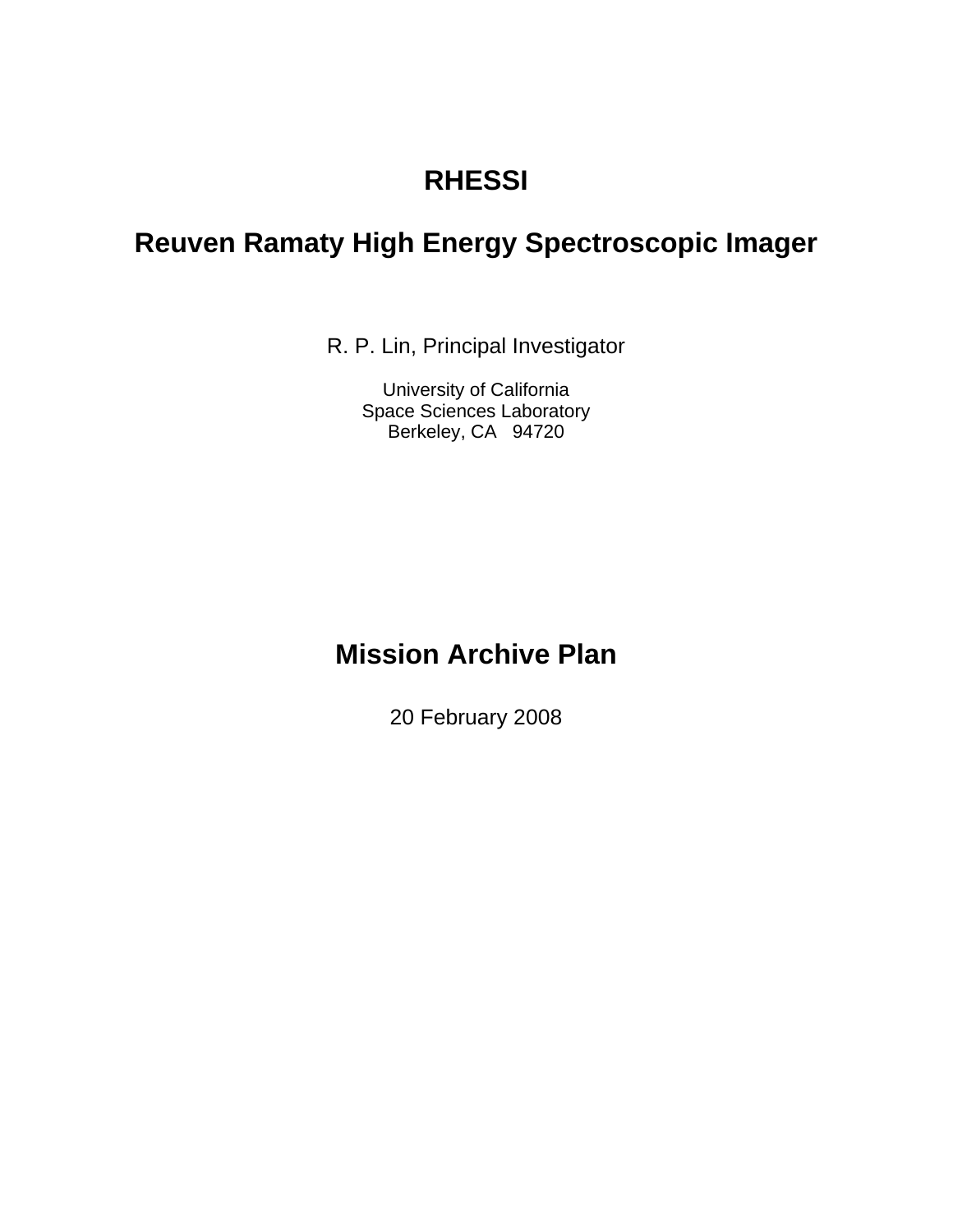# **TABLE OF CONTENTS**

| <b>1. MISSION OVERVIEW</b>                                                                                             | 1                                         |
|------------------------------------------------------------------------------------------------------------------------|-------------------------------------------|
| 1.1 Science Objectives                                                                                                 | $\mathbf{1}$                              |
| 1.2 Instrumentation Overview                                                                                           | $\mathbf{1}$                              |
| <b>1.3 Operations Overview</b>                                                                                         | $\mathbf{1}$                              |
| 1.4 Data Acquisition Overview                                                                                          | $\boldsymbol{2}$                          |
| <b>2.0 CURRENT RHESSI DATA ARCHIVE, SOFTWARE AND DOCUMENTATION</b>                                                     | $\overline{2}$                            |
| 2.1 RHESSI Data Archive                                                                                                | $\overline{2}$                            |
| 2.2 Software                                                                                                           | $\overline{\mathbf{4}}$                   |
| 2.3 Documentation and Support                                                                                          | 5                                         |
| <b>3.0 PLANS FOR RESIDENT ARCHIVE AND PERMANENT ARCHIVE</b>                                                            | 5                                         |
| 3.1 Introduction                                                                                                       | 5                                         |
| <b>3.2 Data Products</b><br>3.2.1 Catalog Data<br>3.2.2 Level-0 Data<br>3.2.3 Visibility Data<br>3.2.4 Other Databases | 6<br>6<br>$\boldsymbol{7}$<br>$\tau$<br>8 |
| 3.3 Analysis Tools for Level-0 data                                                                                    | 8                                         |
| <b>3.4 Documentation</b>                                                                                               | $\boldsymbol{9}$                          |
| 3.5 Distribution                                                                                                       | 9                                         |
| 3.6 Summary                                                                                                            | 10                                        |
| <b>References</b>                                                                                                      | 10                                        |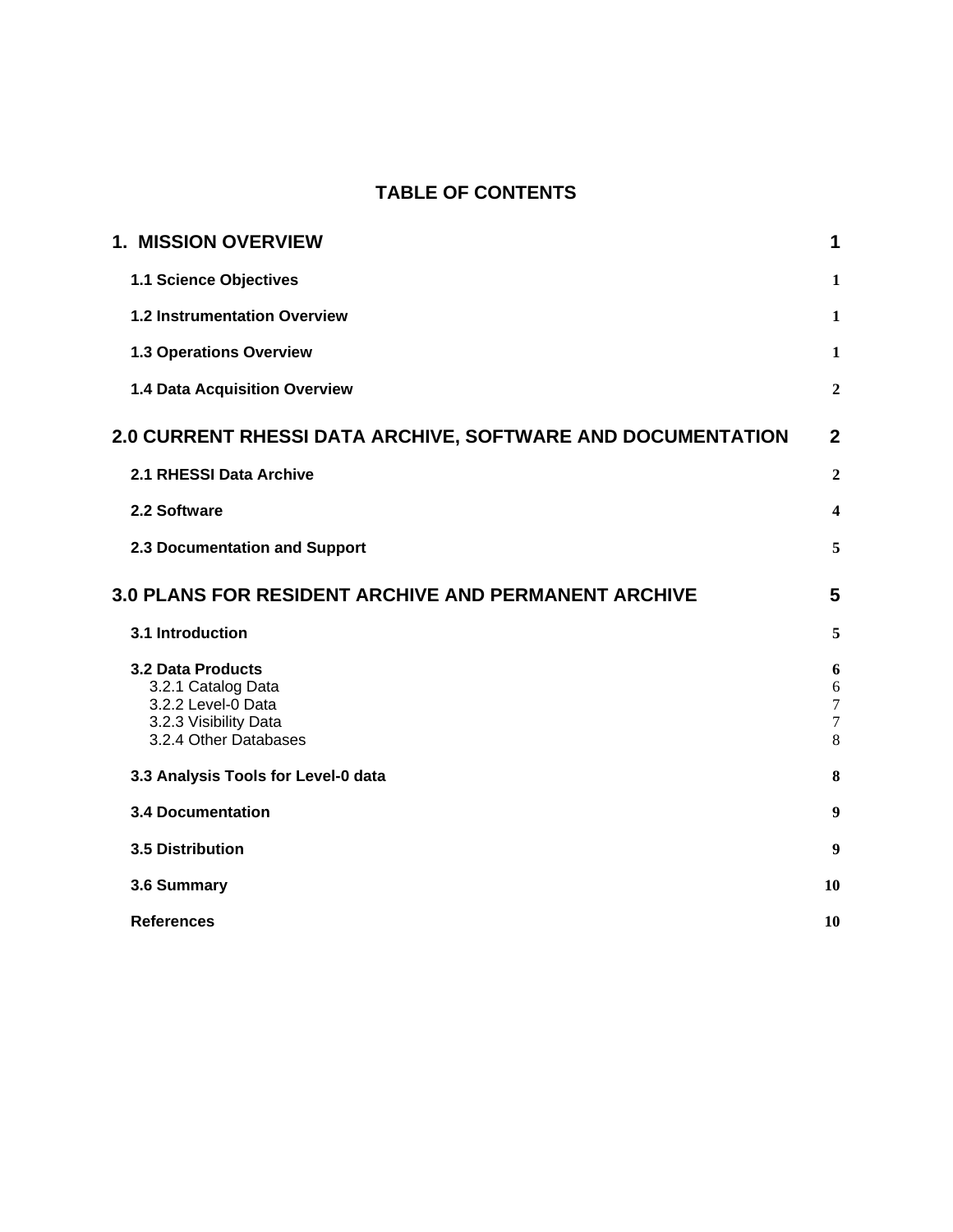# **RHESSI**

# **Mission Archive Plan**

### <span id="page-2-0"></span>**1. Mission Overview**

.

# **1.1 Science Objectives**

The primary scientific objective of RHESSI is to understand particle acceleration and explosive energy release at the Sun using high-resolution imaging spectroscopy of solar flare X-rays and gamma-rays.

### **1.2 Instrumentation Overview**

RHESSI was launched in February 2002 into a ~600 km circular orbit. The spacecraft rotates at ~15 rpm about an axis that normally points at the Sun. RHESSI's single instrument performs high-resolution imaging spectroscopy at hard X-ray and gamma-ray energies from 3 keV to 15 MeV with spectral resolution of  $\sim1$ keV, and spatial resolution down to 2.3 arcsec. The imager is comprised of nine Rotating Modulation Collimators (RMCs), each consisting of a pair of widely separated grids which time-modulate the X-ray flux detected by a corresponding set of nine mechanically cooled germanium detectors (GeDs), one behind each RMC. Each GeD is electrically divided into independent front and rear segments to optimize the response to low- and high-energy photons, respectively. As the spacecraft rotates, the RMCs transmit a time-modulated fraction of the incident flux with imaging information encoded as rapid time-variations in the observed count rates. Telemetry includes the precise arrival time and energy of each detected photon and high-cadence pitch-yaw aspect information from a Solar Aspect System (SAS) and roll aspect from two redundant sidelooking star scanners (PMTRAS and RAS). SAS data are also used for high-precision measurements of the solar radius as a function of position angle and time. The detectors are unshielded so that transient nonsolar phenomena such as gamma-ray bursts and terrestrial gamma-ray flashes are observed and scientifically exploited.

A full description of the instrumentation can be found in Lin et al. (2002) and references therein.

# **1.3 Operations Overview**

**RHESSI op**erations are largely autonomous with data acquisition on an 85% duty cycle. The remaining 15% corresponds to passages through the South Atlantic Anomaly during which science data acquisition is suspended. Operationally, the only difference between day and night is the nighttime absence of SAS aspect data and (optionally) of front-segment detector data.

The spacecraft is pointed a few degrees off the Sun for observations of the Crab Nebula for a few days once a year. During solar minimum, offpointing by ~1 degree is also commanded a few times per year in support of special quiet Sun observing campaigns. Solar flares are not well observed during offpointing observations.

Spacecraft operations are centered at the Missions Operations Center (MOC) at the Space Science Lab, University of California, Berkeley. Although largely automated, operations require a routine daily command upload containing the telemetry schedule and occasional adjustments to instrument parameters. This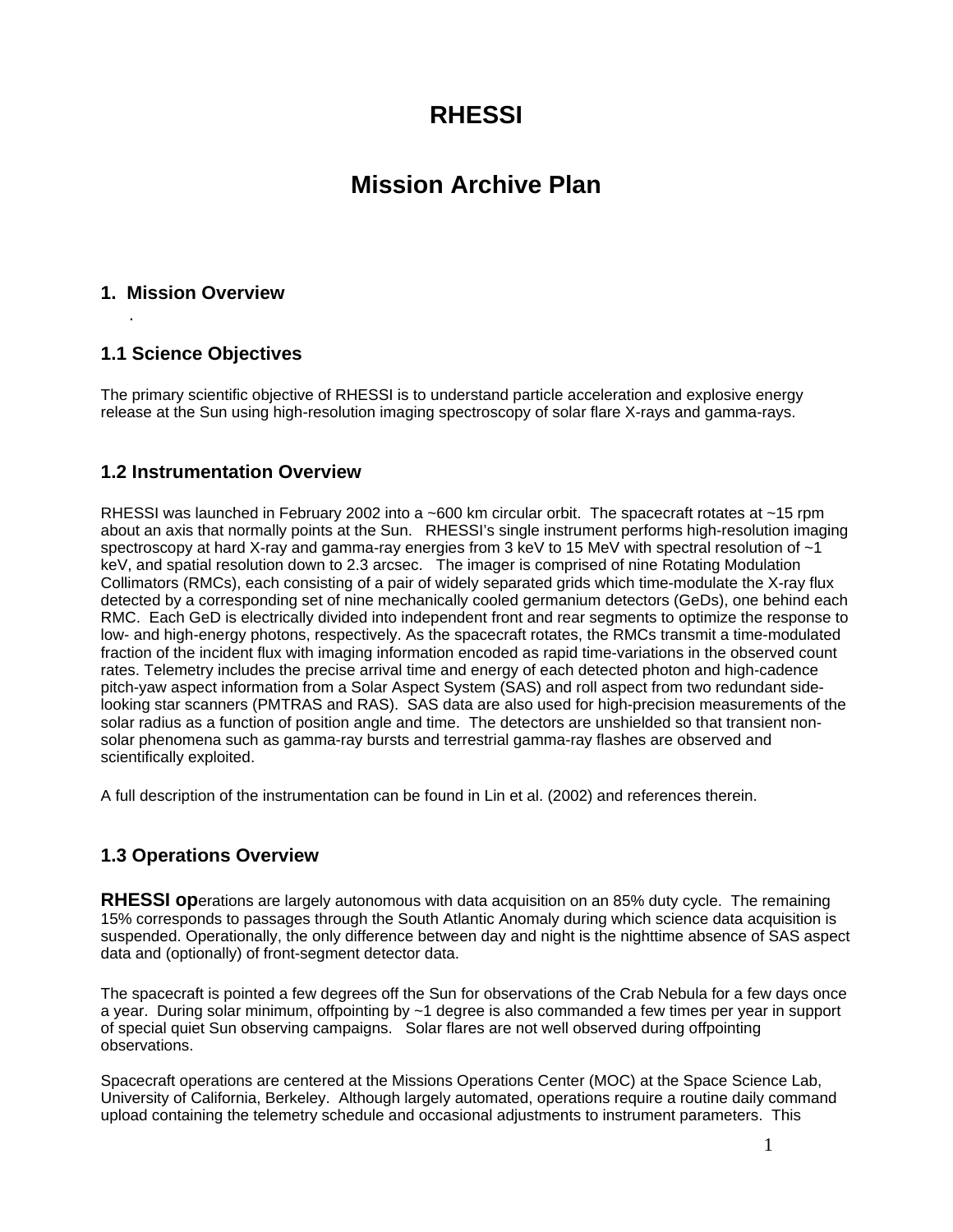<span id="page-3-0"></span>includes changes to the individual detector high voltages and the selection of one of several preset decimation modes in order to match memory usage to current levels of solar activity and/or downlink availability. To accommodate the large dynamic range in flare intensity, one or two X-ray attenuators are automatically inserted between the lower grids and detectors when the count rates exceed preset levels. As an additional measure during large flares, on-board instrument logic applies increasingly stringent energy criteria (decimation modes) to favor the retention of high-energy photons, along with an unbiased subset of the more numerous low-energy photons.

# **1.4 Data Acquisition Overview**

The primary science data are returned in event data packets in the VC3 data stream. The contents of these packets include the time, energy and detector-segment identification for each event. Aspect data from SAS are provided with sufficient time resolution that the instantaneous aspect associated with each detected event can be inferred. The instantaneous roll aspect can be determined from one of two redundant sidelooking star scanners (PMTRAS or RAS). The former is used for most analysis although its data are included in the VC1 rather than the VC3 data stream. In all cases, Monitor Rates with lower time resolution are available to provide an overview of detector performance.

Data acquisition averages about 2 GBytes per day and is based on a store-and-dump system using a 4 Gbyte on-board memory. There are typically ~11 prescheduled downlink passes per day, half of which use the Berkeley Ground Station (BGS), adjacent to the MOC. The other half uses the NASA Wallops Ground Station (WGS). Additional telemetry support is provided by ground stations at Waldheim Germany and Santiago, Chile (AGO).

The received telemetry is automatically converted to FITS files and made available online for scientific analysis along with catalog data products (described below) within an hour of receipt at the MOC.

# **2.0 Current RHESSI Data Archive, Software and Documentation**

# **2.1 RHESSI Data Archive**

The current RHESSI data archive contains the full Level-0 telemetry data, the RHESSI flare list, and a number of quicklook (or catalog) data products including mission-long light curves, flare spectra, and images, and summaries of housekeeping data. The full archive (~4.5 TB as of February 2008) resides on servers at SSL and is automatically mirrored at GSFC and the HESSI Experimental Data Center (HEDC) at ETHZ, Zurich. It is online and accessible by anyone with an Internet connection.

The Level-0 data files contain the full raw telemetry data in packed time-ordered format. All of the quicklook product generation and detailed analyses of RHESSI data start with the Level-0 files. These files are in FITS format and usually cover an orbit (~1.5 hours), but during periods of high activity are limited to ~110 MB each. The files are contiguous in time and contain the data for all times, day and night, whether quiet or during a flare. The files contain

- Science data packed 4-byte 'photon-tagged events' that encode the detector ID, arrival time, and energy for each detector count,
- Monitor rates one-second readouts showing detector status and environment,
- Solar aspect system and roll aspect system data, and
- Housekeeping data voltages, temperatures, and general state-of-health measurements.

Even though these files are in standard FITS format, they are meaningful only through the RHESSI SSW software due to the complicated unpacking algorithms. The calibration information needed to interpret these data is distributed with and accessed by the analysis software. The entire Level-0 database is currently being backed up into a deep archive at the NSSDC with a latency of a few months. As of February 2008, it contains data through October 2007.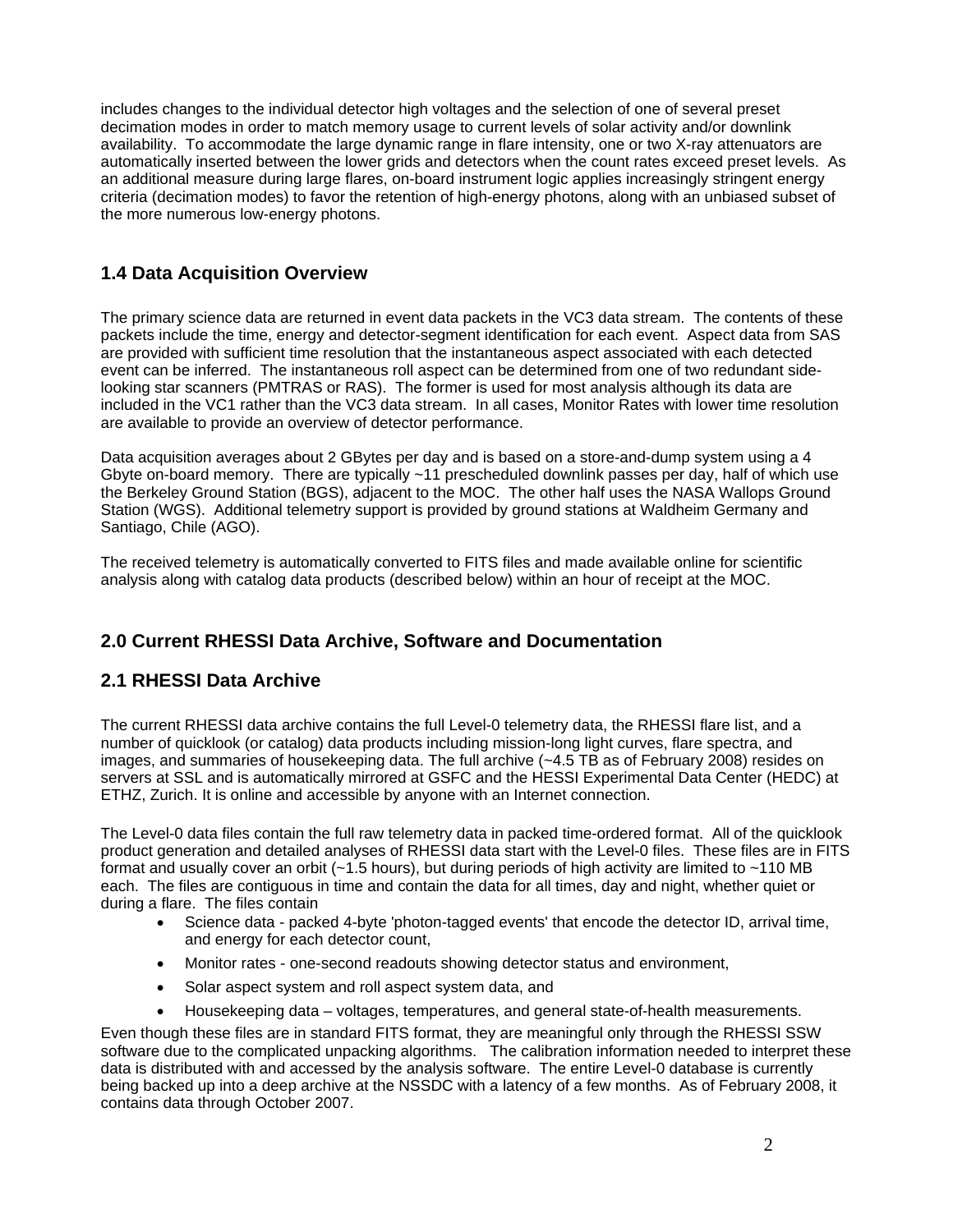The flare list contains the time, duration, size, and location of >40,000 events automatically identified in the RHESSI data. It also contains flags indicating the quality of the data during the flare, instrument status, possible non-solar origin, orbital status (SAA, night, etc), and reliability of the position information. The full flare list is available in the archive (and viewable through a browser) as one large text file. In addition, monthly flare list files are stored in FITS format, as well as text files for easy direct viewing. The RHESSI software reads the FITS files, automatically merging the monthly files, and provides options for selecting analysis time intervals based on flare parameters.

The quick-look products (QLP) allow the RHESSI observations to be surveyed using near-continuous lightcurves with sample spectra and images for each flare. Also referred to as catalog or summary data, the QLP are created automatically from the Level-0 data using the same software used for higher-level analysis. They are created both as FITS files and browser-viewable image formats such as GIF, PNG, or text files. The FITS files can be read by any FITS file reader, but are most easily read and handled using the RHESSIprovided software. The GIF, PNG and text files can be read by any web browser. The FITS QLPs include:

- Daily observing summary data files pre-binned data from the Level-0 files. From these files, analysts can quickly generate plots of the following quantities for any time period:
	- o spin-averaged, 4-second resolution count rates averaged over all nine detectors, binned into nine standard energy bands covering the range from 3 keV to 20 MeV,
	- o spacecraft ephemeris, roll period, and roll angle every 20 seconds,
	- o pointing location every 4 seconds, and
	- o modulation variance every 4 seconds.
- Spectrum and image FITS files for most flares. Images at the peak time of the flare are generated in several energy bands, and the spectrum for the flare time is analyzed with approximately 1-minute time resolution. The results are stored in FITS files. Users can read the image and spectrum FITS files and display or analyze them further. However, these quick-look products are generated autonomously using parameters optimized for most flares, so are intended to be used only as a starting point. Detailed analysis of a flare is usually done using the Level-0 data, where the user can select the times, energies, detectors, etc. that are best suited to the scientific objectives and the event under study.

The prepared plots are online in the archive and can be viewed directly by accessing the archive metadata directories, or more easily through the versatile RHESSI Quick-Look Browser at http://sprg.ssl.berkeley.edu/~tohban/browser/. The Quick-Look Browser allows users to display more than 20 different products for a selected time or flare, and easily navigate in time by day, orbit, or flare. The currently available quick-look plots are listed below.

- Prepared lightcurves generated from the observing summary data files for every orbit  $\sim$  1.5 hours) of the mission are available as PNG files. Two versions of these plots have been generated – one showing the measured count rate, and one showing 'corrected' count rate (includes an approximate correction for the changes in attenuator and decimation state).
- Images and spectra in PNG files for most flares, created from the quick-look spectrum and image FITS files described above.
- GOES lightcurves with RHESSI observing time intervals overlaid.
- Various Monitor rates for the front and rear detectors.
- Stacked plots of GOES and RHESSI lightcurves and WIND/WAVES and WIND/3DP spectrograms all on the same time axis.

In addition, RHESSI housekeeping data for the entire mission are available in the archive and can be accessed at http://hessi.ssl.berkeley.edu/hessidata/metadata/hsi\_1day\_sohdata/. Text files and GIF plots provide a record of the average daily values for ~100 state-of-health parameters including spacecraft bus voltages and currents, imager aspect sensor parameters, spectrometer cryocooler power and temperature, and more.

Access to the data archive is almost transparent. Users located at a site hosting the full data archive (Goddard, Berkeley, or ETHZ) share the data directories from a local file server. Remote users set a feature in the software to enable network searching and copying of files from an archive to their own computer. In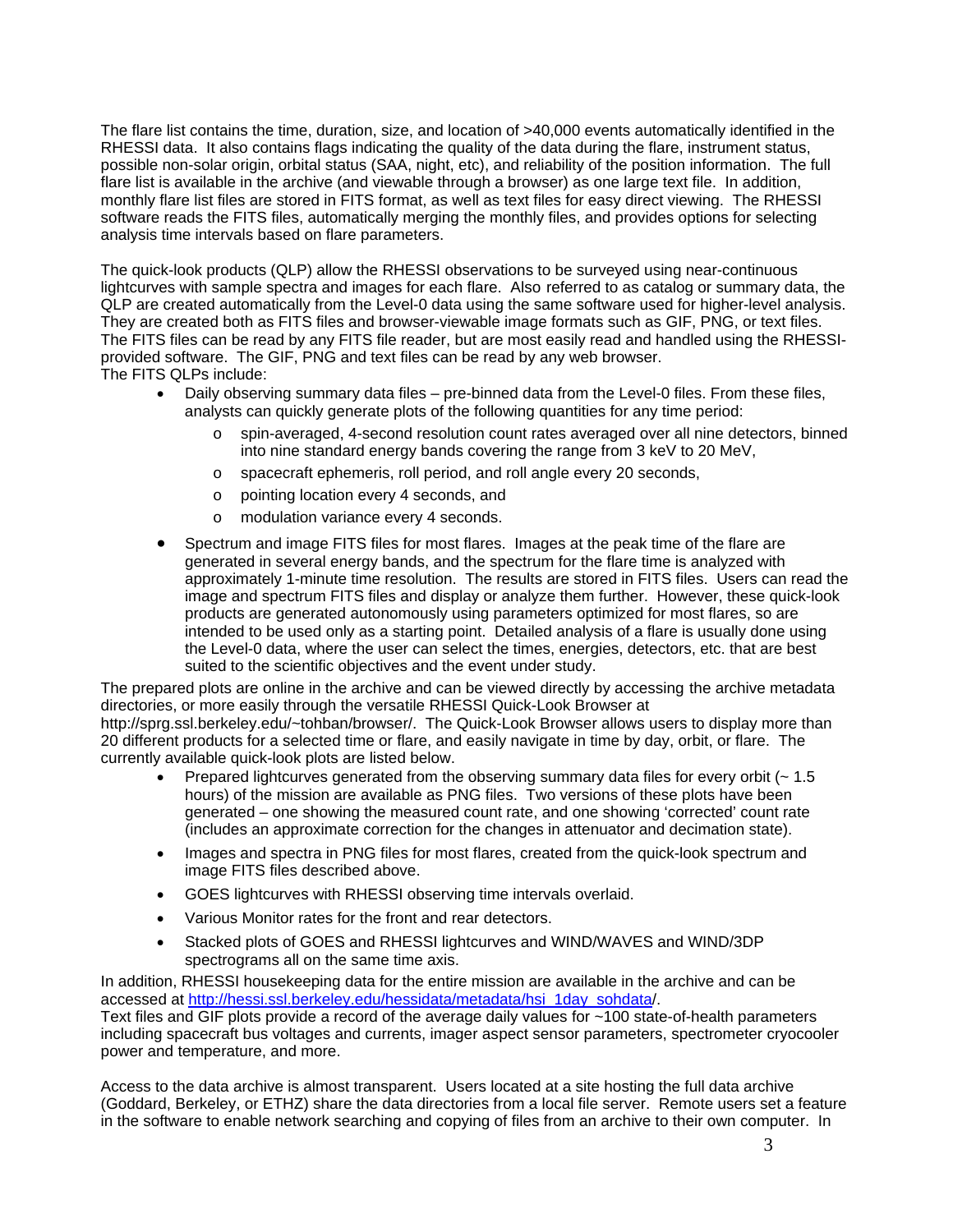<span id="page-5-0"></span>either case, the software automatically determines the files needed for the selected time interval and after either sharing or copying them, reads them and retrieves the requested data for processing.

Another, separate, extensive source of quick-look products is an archive at the Swiss-funded HESSI Experimental Data Center at ETHZ in Zurich - [http://www.hedc.ethz.ch/www/quick\\_dp\\_search.html](http://www.hedc.ethz.ch/www/quick_dp_search.html). It provides a large array of pre-processed images, spectra, spectrograms, and more for each RHESSI flare.

# **2.2 Software**

Almost all the RHESSI software package (Schwartz et al. 2002) is written in Interactive Data Language (IDL licensed from ITT Visual Data Solutions). It contains all procedures necessary to read and unpack the FITS data files, prepare and plot light curves, reconstruct images, and accumulate, display, and analyze spectra. Analysis procedures can be invoked from the IDL command line, from user-generated scripts building on these commands, or from a graphical user interface (GUI) that forms a user-friendly shell around the basic analysis routines. The software is fully compatible with both UNIX-like (including Mac OS X) and Windows operating systems and is freely available as part of the Solar Software (SSW) tree.

The RHESSI data analysis software is a robust system that allows any analyst with access to Level-0 files, calibration data, and the QLPs to generate and analyze RHESSI lightcurves, spectra, and images. The available capabilities include the following:

- browsing the RHESSI flare list and making flare selections based on flare parameters,
- generating observing summary (quick-look) lightcurves for any time interval,
- generating spectra and lightcurves from the Level-0 data at any time and energy resolution for any detectors,
- reconstructing images using one of five image reconstruction algorithms (Back Projection, Clean, Maximum Entropy, Forward Fit, and Pixon) for any selection of detectors, any time and energy intervals, and any spatial resolution,
- displaying and manipulating plots in an interactive plot manager (PlotMan) window,
- generating image cubes containing images at multiple time and energy intervals,
- generating movies from image cubes,
- subtracting background and performing spectral analysis on RHESSI data,
- performing feature-based imaging spectroscopy,
- enabling and disabling a variety of software corrections (for decimation, pileup, etc) and options (detector weighting, flat fielding, etc), and
- performing joint analysis of many different observations of the same events by other observatories.

The software can be downloaded to any user's computer as part of the SolarSoft (SSW) installation following instructions provided on the RHESSI web site. The only requirement is that the user has a license for IDL Version 5.6 or higher.

The RHESSI data analysis software is based on object-oriented design concepts. The use of objects has three significant advantages: it provides identical access methods for getting/setting processing options and generating/displaying a wide range of data products; it speeds processing by automatically reusing intermediate products when possible; and the reuse of functional modules within objects simplifies software maintenance.

Analysts use the RHESSI software either by typing commands through IDL's command-line interface (CLI), or by entering the RHESSI graphical user interface (GUI). The CLI offers the full power and flexibility of the tools, while the GUI provides a convenient interface for the more frequently used options. Provision is also made for combined CLI/GUI analyses. For repetitive or computation-intensive tasks, many users find it convenient to combine CLI commands into a batch script to run in the background.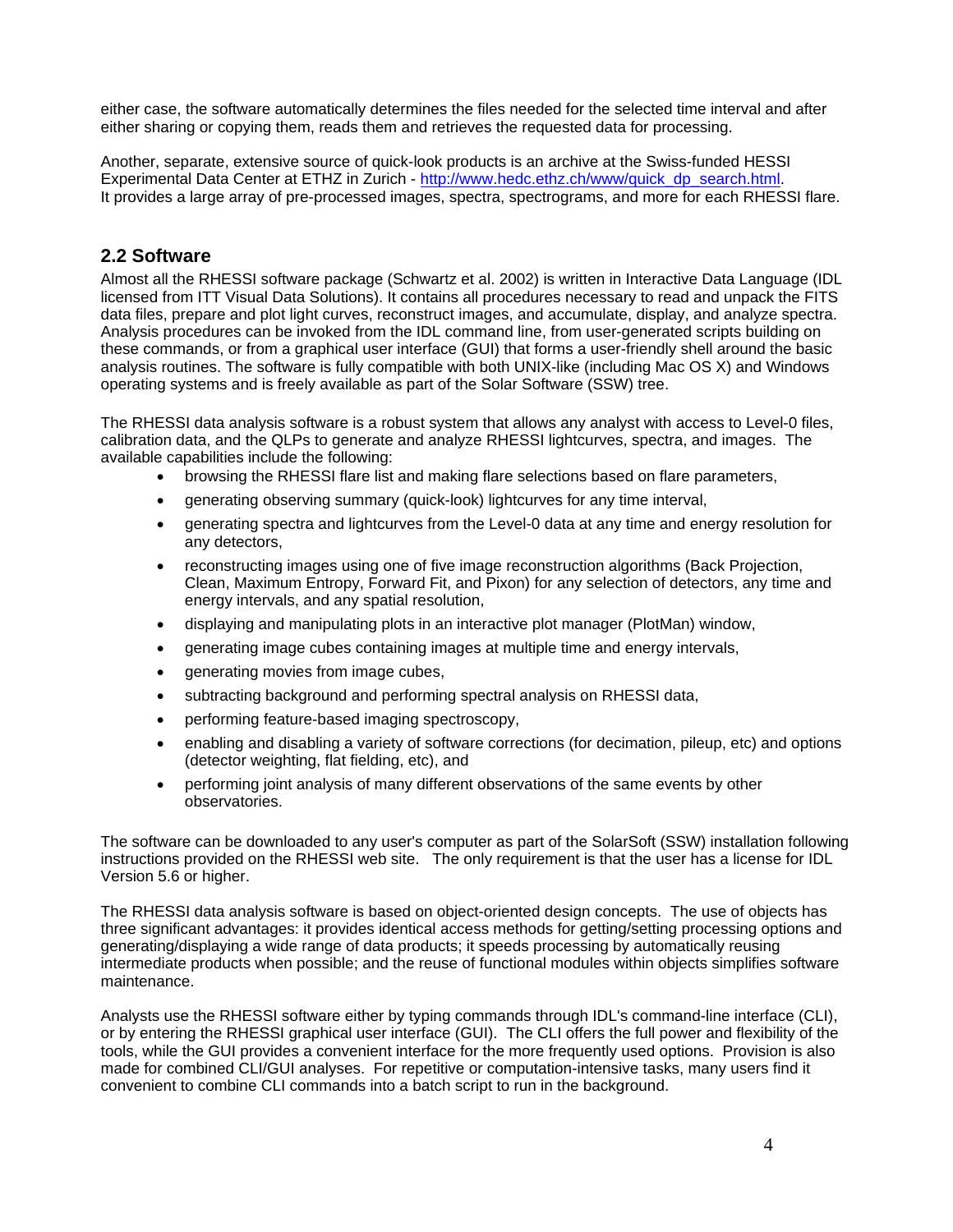# <span id="page-6-0"></span>**2.3 Documentation and Support**

Extensive documentation describing the mission, instrumentation, analysis techniques, software, and data access can be found via a single RHESSI web site: [http://hesperia.gsfc.nasa.gov/rhessidatacenter/.](http://hesperia.gsfc.nasa.gov/rhessidatacenter/) Support personnel at SSL, GSFC and ETH are also available to provide guidance as needed in using the software and interpreting the results.

The extensive online RHESSI documentation provides both background and explanatory material on the RHESSI mission, as well as instructions for almost every aspect of the software, from installation through use of the objects and the GUI. Detailed descriptions of every data product and warnings about misinterpreting data are available. There are 'First Steps' instructions for imaging and spectroscopy to guide users through sample GUI sessions. There are also explanations of the use of the objects, the connections between the many intermediate data product objects, and the methods and parameters available for each object. A software FAQ is available to provide solutions to common questions or problems.

There is a dedicated email address ([hessibugs@hesperia.gsfc.nasa.gov\)](mailto:hessibugs@hesperia.gsfc.nasa.gov), monitored by one of the team members, for RHESSI software bug reports and questions. Queries are answered promptly either by the monitor or by core members of the RHESSI group who can be called upon as needed to address more specialized issues. All bug reports and their solutions are archived for user access.

# **3.0 Plans for Resident Archive and Permanent Archive**

### **3.1 Introduction**

In general, the data products, software and documentation discussed in Section 2 will be incorporated into the Resident and Permanent archives. This section emphasizes those tasks related to adapting those data sets to make them effective with a reduced (or eliminated) level of support from the instrument team, and includes a discussion of additional archive material not discussed above.

In broad terms, there are four classes of data products to be provided in the Resident and Permanent Archives:

- 1. Catalog data, providing basic Level-1 data products with predetermined parameterization to provide an overview of the data and to support relatively undemanding applications;
- 2. Level-0 plus documented software to provide maximum analysis flexibility;
- 3. Calibrated visibility data to provide considerable flexibility in time and energy resolution for flare analyses using either a simplified subset of existing software or external analysis packages;
- 4. Secondary databases to support exploitation of the high-precision solar radius measurements; and to support non-solar analyses.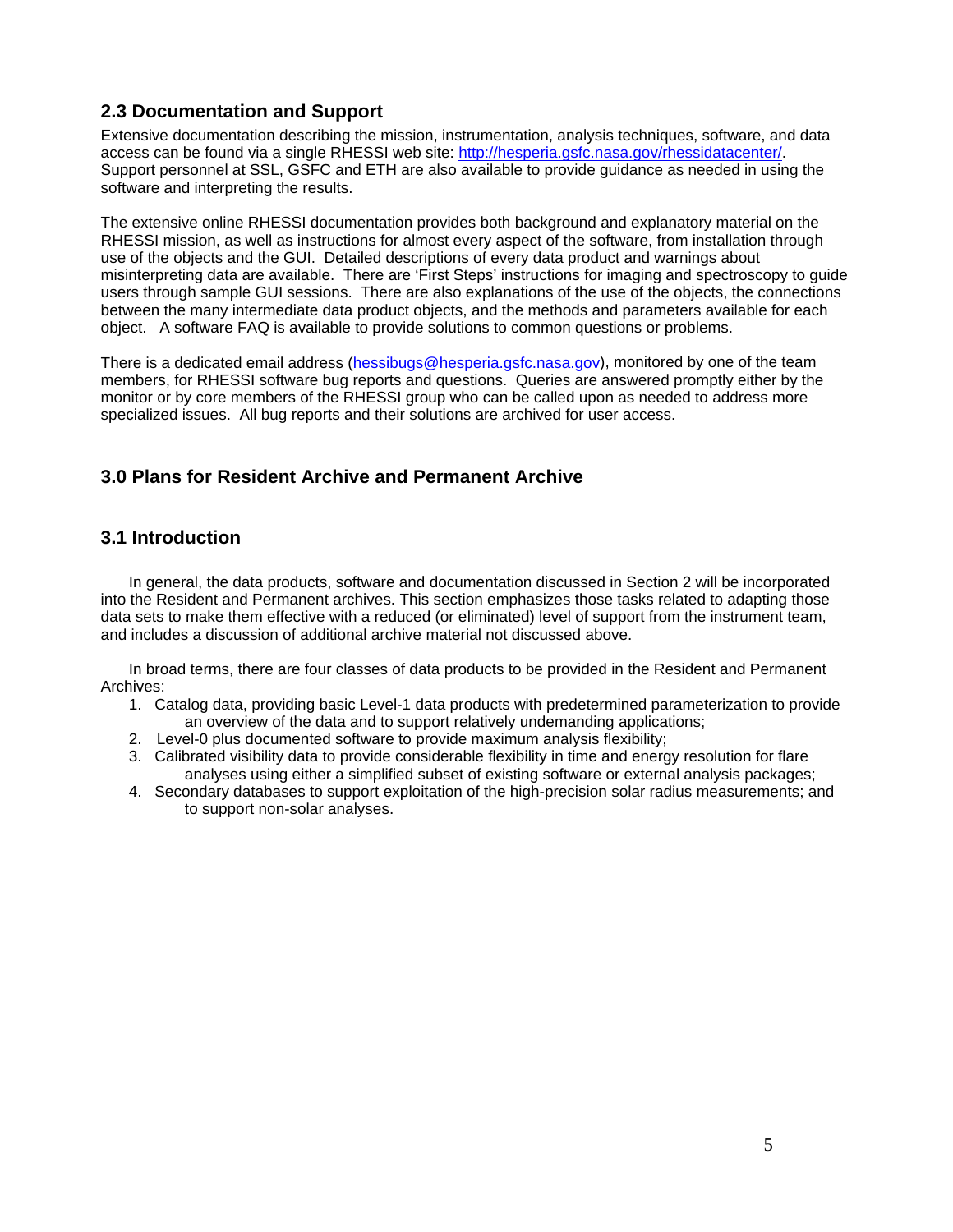# <span id="page-7-0"></span>**3.2 Data Products**

### 3.2.1 Catalog Data

The catalog data products serve the needs of those requiring a convenient overview of the data and basic Xray data products (light curves, representative images, and spectra, etc.). The catalog data to be archived for post-mission use will be similar in form and content to that described in Section 2.1. These data products are being generated on a continuing basis. During the Resident Archive phase, the number of quick look images will be increased to reduce the need for post-mission image reconstruction. Automated tools for creating such products exist. We now outline the specifics of the catalog data products.

The RHESSI Observing Summary contains:

- o Light curves, 9 energy bands, ranging from 3 keV to approximately 20 MeV, with 4-second time resolution. Light curves are provided for each detector segment. Light curves corrected for decimation and attenuation will also be provided.
- o Pointing (arcseconds from Sun-center) and pointing quality (a measure of the uncertainty in arcseconds) with a few seconds time resolution.
- o Roll angle and roll period with 64-second time resolution.
- o Data flags, including flags for: SAA passage, eclipse, flare occurrence, IDPU version control number (needed for interpretation of decimation state), on-board SSR state, attenuator state, front/total counts ratio, non-solar event identification, data gaps, decimation energy and weights for front and rear detectors, flags for passage in high-latitude regions, flag for front detector turn-offs, flag for bad telemetry packets. Engineering data will also be included here, with such items as cold-plate and cold-tip temperatures, high-voltage supply status and cryocooler power and efficiency.
- o Spacecraft ephemeris: Position and velocity in Earth-Centered Inertial coordinates, with 20-second time resolution.
- o Spacecraft monitor rates: particle detector rates, preamp reset rates, rates over upper level discriminator, delay line rates, live time. These are accumulated for each detector segment, with 20 second time resolution.

The RHESSI flare list contains a listing of solar flares, possible flares, and non-solar 'events' for the mission. Events are found by automatically checking for peaks in the 6- 12 keV count rates, and confirmed as flares by successfully imaging the source. Each entry in the list includes: A unique ID number, start, end, and peak times, the highest energy band of successfully imaged data, the energy range used to find the flares, the peak count rate, the background count rate, the total number of counts, correction factors in the peak and total counts, for decimation and attenuation, flare position in arcsec from Sun center (if applicable), a list of the detectors used to find the flares, also flags for, SAA, eclipse, data gaps, decimation and attenuator state(s), presence of particles, data quality, position solution quality, confirmed solar flare, possible solar flare, and non-solar event.

For each confirmed solar flare, the RHESSI team will provide a series of images in the energy bands used for the Observing Summary, to the highest energy that can be successfully imaged. An algorithm is being developed to optimize choices for image time intervals for a given event. (Currently in the archive, there is only one image per flare per energy band.) Images will be 128x128 with 2-arcsecond pixels, and will use all available detectors.

For each confirmed solar flare, the RHESSI team will provide a series of full-Sun spectra for each front detector segment in anticoincidence with the corresponding rear segment. These spectra will cover the energy range from 3 keV to the highest energy observed with energy resolution of 1/3 keV at the low end of the spectral range, increasing to 20 keV, and with approximately 1-minute time resolution. For large flares, which have noticeable rear detector count rates, rear segment and front plus rear segment spectra will be supplied.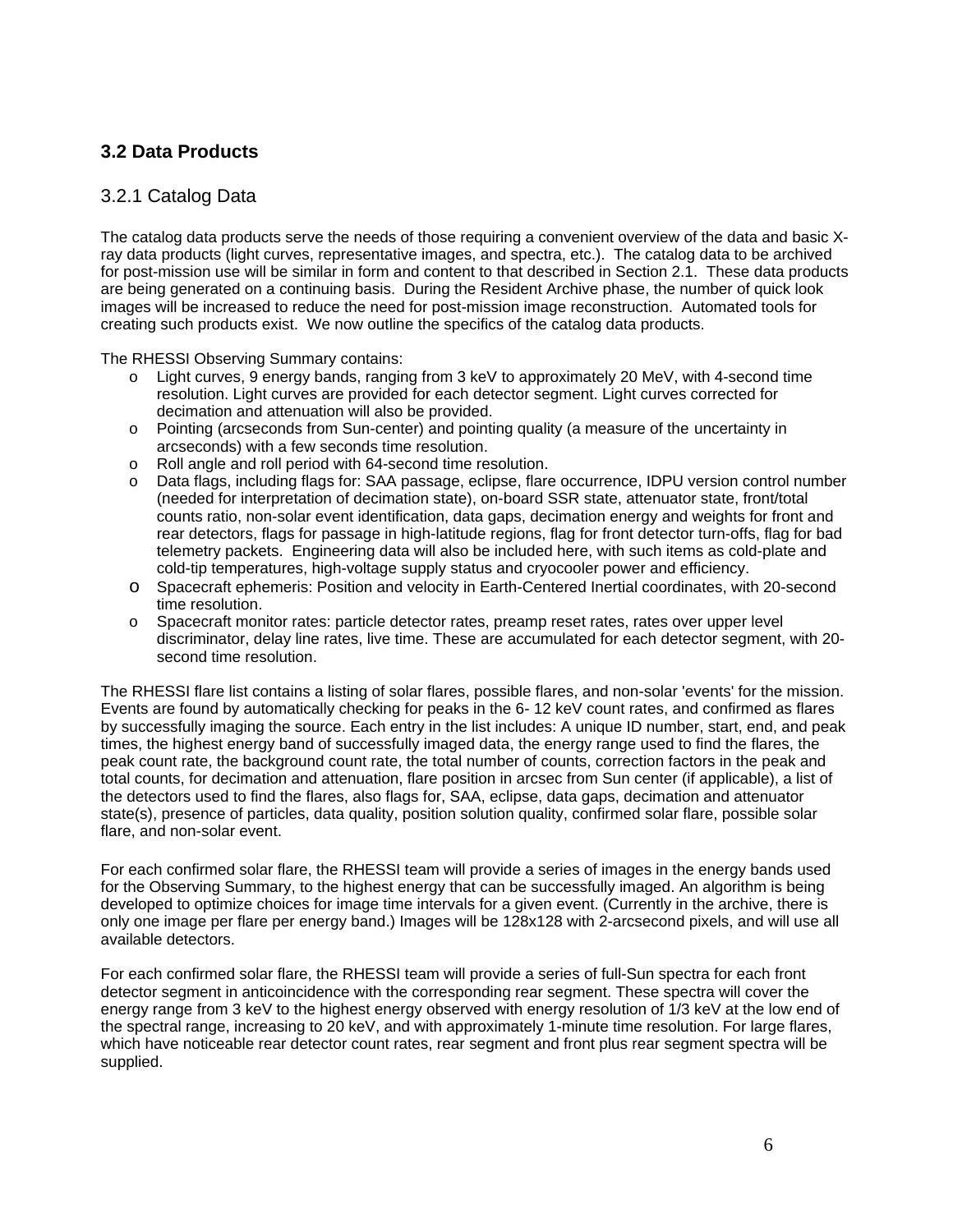# <span id="page-8-0"></span>3.2.2 Level-0 Data

To meet the needs of solar and non-solar analyses without compromising the potential of the data, the Level-0 data will be made part of the resident and permanent archives, along with the corresponding analysis tools and documentation.

### 3.2.3 Visibility Data

To date, many analysts have exploited the photon-based nature of the RHESSI data to create images, light curves and spectra with the specific time, spatial, and energy resolution that best matches their scientific objectives and/or parameters of other simultaneous datasets. This contrasts with the situation in other imaging and/or spectroscopy data sets for which the parameters are predetermined. Maintaining this flexibility has been a key driver in the design and implementation of the RHESSI data analysis approach. To achieve this, however, it is necessary for users to start from Level-0 data and use the RHESSI-specific IDL software package. While this continues to be effective, it may become more problematic without the occasional one-on-one interaction with experienced users. For the long-term therefore, it would be desirable to identify a way by which most of the flexibility can be maintained without necessarily resorting to the Level-0 data.

Visibilities provide a natural way to accomplish this. A RHESSI visibility is a fully calibrated measurement of a specific Fourier component of the source spatial distribution for a given time interval and (count) energy bin. Each visibility corresponds to a single uv point in radio parlance. Such visibilities are the most direct output of RHESSI's time-modulated measurements of X-ray flux. While RHESSI's 'normal' imaging algorithms bypass the explicit calculation of visibilities, within the last two years, the basic software to convert RHESSI's photon-based data to a set of fully-calibrated visibilities has been implemented. These can then be combined and/or used as the input to imaging algorithms. While making some compromises in time and/or energy resolution, the use of visibilities has several distinct advantages.

- Visibilities are an inherently compact representation of the RHESSI data, preserving the essence of the spatial and temporal characteristics in a form that is typically  $\sim$  2 orders of magnitude more compact than photon-based data.
- Unlike reconstructed images, visibilities are a *linear* representation of the data so they can be combined across different time/energy ranges to meet the user's needs.
- For each detected energy range, visibilities are fully calibrated, thus relieving the user of subsequent instrument-related calibration tasks.
- Visibilities provide a much more robust method of determining accurate source sizes as compared to inspection of reconstructed images.
- Measured visibilities include well-determined statistical errors whose propagation supports quantitative assessment of the significance of derived results.
- Calibrated X-ray visibilities have the identical significance as visibilities obtained from radio interferometers. Thus, a set of X-ray visibilities can be manipulated and converted to an image using any of several existing radio interferometer analysis packages, *independent of RHESSIspecific software.*

These considerations suggest that, in addition to the catalog and Level-0 data products discussed above, the inclusion of an extensive set of calibrated flare X-ray visibility data would provide a flexible option to meet the needs of users well into the future.

To do so, the following tasks remain to be accomplished:

- While the basic software for visibility calculation has been implemented, there are several important areas in which it needs to be refined.
- Automated algorithms need to be developed to optimally choose statistically significant time and energy intervals within which to calculate visibilities. Such algorithms are currently under development for other missions (e.g. Solar Orbiter) and can be re-parameterized for the present purpose.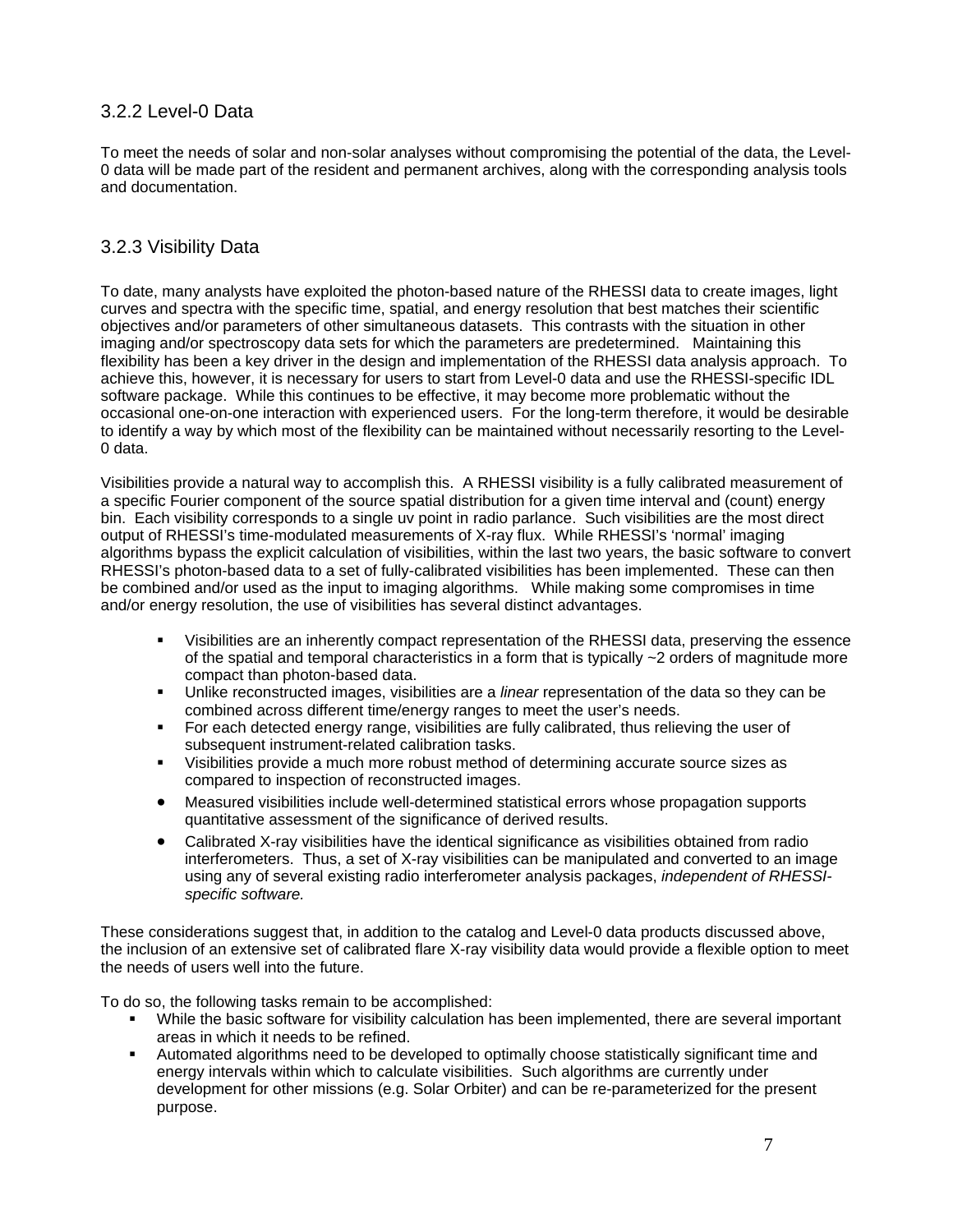- <span id="page-9-0"></span> Scripts need to be developed and executed to apply these algorithms to the mission-long RHESSI data set.
- The optimum data format for the calculated visibilities needs to be identified to support long-term use and to ensure compatibility with radio software packages.
- More extensive documentation needs to be developed for use by unsupported users in the Resident and/or Permanent archive phases.

Completion of these tasks will require  $\sim$  2 to 3 man years. Some of the work has been initiated as part of the ongoing software support for the active RHESSI mission. The tasks specifically associated with the Resident and/or Permanent archive phases will depend on when these phases are initiated.

# 3.2.4 Other Databases

The additional databases described in this section have the common feature that the data itself is distributed throughout the multi-terabyte Level-0 data. As a result, it is convenient to extract and process the relevant material into compact, standalone databases for subsequent analysis.

#### *Solar Radius Data*

In addition to providing essential pitch and yaw aspect data for X-ray image reconstruction, the solar aspect system (SAS) data constitute a unique database of highly precise measurements of solar radii (Fivian et al. 2005). The data are extensive: over the entire Sun-lit portion of the multi-year RHESSI mission, they represent about 100 radius measurements per second (totaling  $>10^{10}$  measurements to date), each with a statistical error of a few milli-arcseconds. Because of RHESSI's rotation, the measurements are distributed around the limb and so provide an excellent tool for measuring the shape of the Sun and its time variations, with applications to fundamental solar properties such as solar oblateness and p-modes, to name but a few.

SAS data require elaborate analyses to remove diverse systematic effects in order to obtain their inherent precision. As a result, this data lends itself to the creation of secondary databases, both to isolate the SAS data set itself and to reflect the application of internally derived calibration parameters. There is a preliminary example of such a database, from a three-month period in 2004, with IDL data structures containing reduced radius measurements plus diagnostic information helpful in their analysis. This particular database should be considered preliminary since the format of the secondary SAS database is likely to evolve and there is no user software or documentation available yet. However, the data are transparently useable from the IDL command line in SSW. The creation of such SAS databases is a necessary byproduct of the on-going scientific analysis of the SAS data and it is anticipated that mission-long, documented secondary databases will have been produced by the Resident Archive phase.

#### *Radiation Studies*

Mission-long examination of nuclear radiation data is useful for studies of galactic  $Al^{26}$ , galactic positron annihilation, novae, and quiet-Sun 2.2 MeV neutron-capture-line emission. As the mission progresses a database of accumulated 1-minute spectra from the rear detector segments is being amassed and will be added to the Permanent Archive. Documentation will be generated during the Resident Archive Phase.

#### *Terrestrial Gamma-Ray Flashes*

A catalog of transient events identified by an automated TGF triggering algorithm is being assembled as the mission progresses. During the Resident Archive phase, this will be finalized and documented for use as part of the Permanent Archive.

# **3.3 Analysis Tools for Level-0 data**

The basis for all Mission Archive analysis tools is the software routinely used during the mission for the creation of scientific data products and the interpretation of those products as described in Section 2.2. It is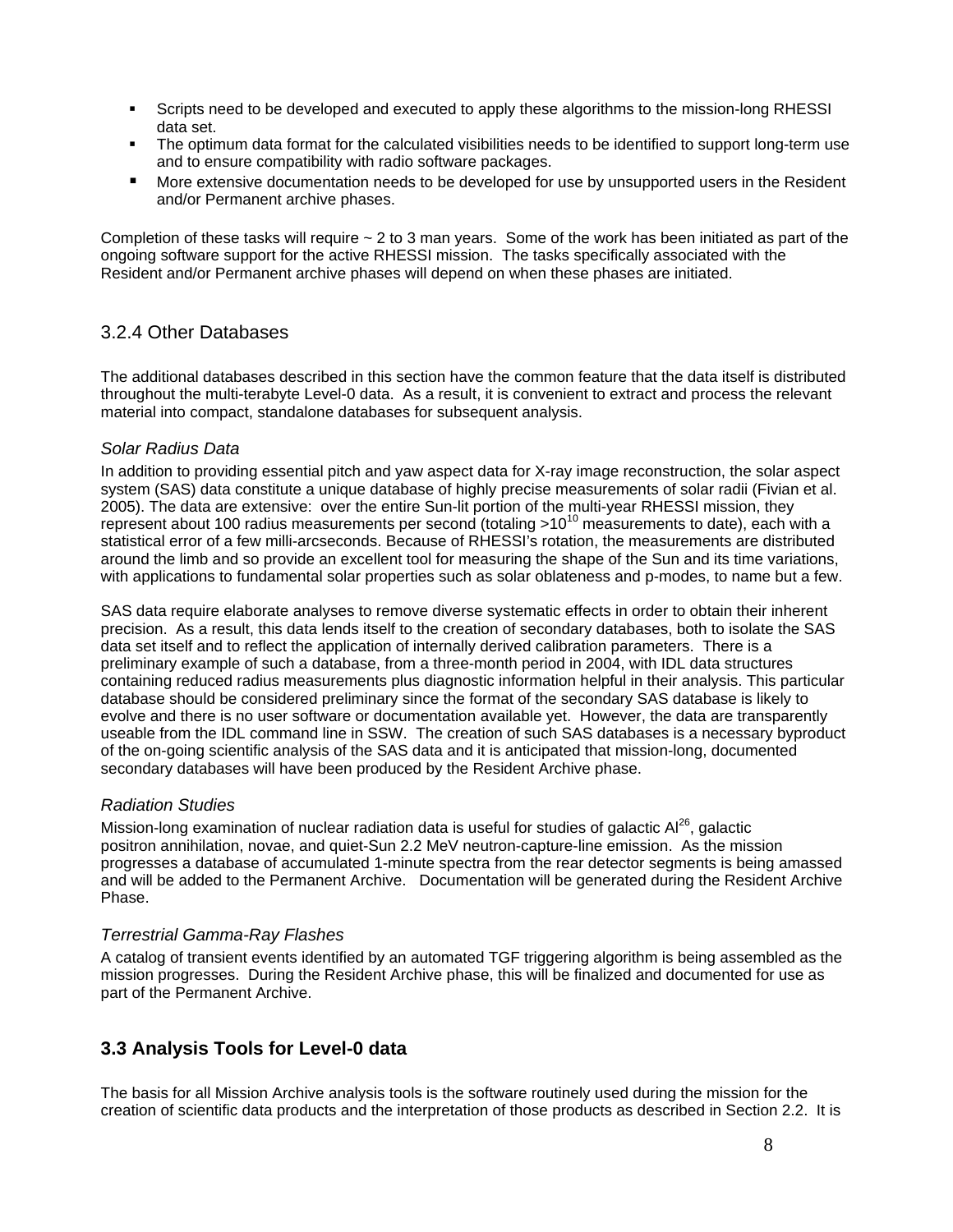<span id="page-10-0"></span>important that the integrity of the software be preserved into the future so that it can remain viable without the continuing support of the current team.

As discussed above, the core of the RHESSI analysis software is written in IDL and distributed as part of the SSW tree. Since the SSW environment is dynamic, it is conceivable that as routines in the SSW evolve after the end of the RHESSI mission, incompatibilities with the RHESSI software may arise. To circumvent this we will archive a snapshot of all the elements of the SSW tree necessary for RHESSI analysis, specifically the GEN, X\_RAY, and SPEX branches. This will ensure that the software that was working at the end of mission will continue to work into the future.

Another consideration is that RHESSI software is written in IDL, a proprietary package, which may disappear as a commercial product at some point in the future. At this time IDL is a very healthy product with a large user community in the science and engineering fields. Additionally, existing IDL licenses can be used on any computer as long as the platforms exist. RHESSI software runs on all IDL platforms and so it can be expected that the capability to use IDL will exist for at least another 10-20 years at a minimum. Also, free IDL compilers such as GDL provide an alternative to IDL, if it is discontinued. The core components of the RHESSI analysis software have already been run successfully using GDL.

#### **3.4 Documentation**

While an extensive range of documentation is available via the RHESSI website, it needs to be carefully reviewed so that it can effectively serve its purpose during the Resident and Permanent Archive phases with reduced (or absent) one-on-one support. Specifically, obsolete or conflicting material needs to be identified and updated or removed, perceived gaps need to be identified and a robust stand-alone guide to the material generated. While on-going at a low level, this task will be completed during the Resident archive phases, requiring an estimated 2-4 months of effort by a combination of experienced RHESSI personnel.

#### **3.5 Distribution**

During the year after the end of the mission, RHESSI data products will continue to be accessible from servers at SSL and GSFC (and possibly through the Swiss-funded mirror site at ETHZ). The archive will then be transitioned to the Resident Archive at the Solar Data Analysis Center (SDAC) at Goddard. The Permanent Archive will be hosted by the National Space Science Data Center (NSSDC) at Goddard.

Access of RHESSI data through the VSO involves three approaches. The first is to include the Catalog data into the VSO. This will make it possible on one hand, to display quick-look products in VSO query results, and on the other, to download pre-calculated images or image cubes (as presented in Section 3.2.1) for comparison with data sets from other instruments. This requires no RHESSI specific software.

The second approach is to implement event-based queries, i.e. queries based on the flare list and the observing summary in addition to queries based on a time range. This means that the RHESSI archive can be searched, for example, on flares of specific characteristics such as size, duration, or location on the limb.

The third approach is to provide an indexed database of flare visibilities, a subset of which can be identified and provided in response to user time, energy, location or other criteria. These can be manipulated and/or converted to images at the user's institution using either a simplified subset of IDL software or by external radio interferometric packages such as Miriad.

To allow correct inclusion of the RHESSI data into the VSO, the Catalog data will be annotated in the FITS headers with keywords defined by the SPASE consortium. Adopting SPASE keywords will guarantee that SPASE data analysis programs can use RHESSI Catalog data. The visibility data will also be described by SPASE-compatible keywords. The Level-0 database, however, does not need to be SPASE annotated, as it requires the RHESSI-specific software to generate science ready products.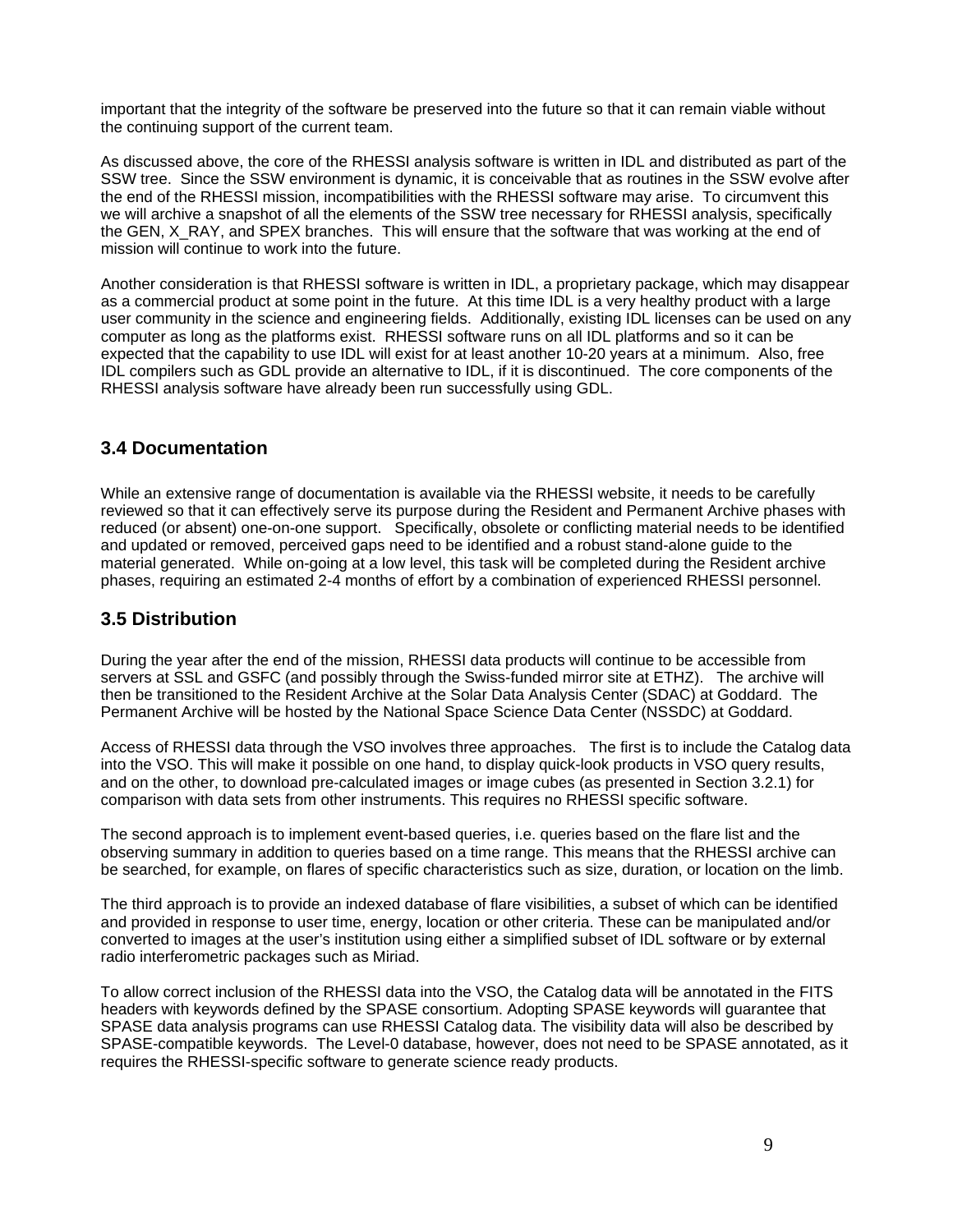# <span id="page-11-0"></span>**3.6 Summary**

It is anticipated that the RHESSI solar X-ray data will be provided in three different forms: Level-0 plus software and documentation to support maximum flexibility for both solar and non-solar applications; catalog data products requiring no specific analysis software to provide a data overview and to support less demanding applications; and calibrated visibilities to support imaging-spectroscopy with analyst-selected time and energy resolution with the use of external radio analysis packages. In addition, secondary databases supporting future analyses of the high-precision solar radius data and non-solar studies will also be provided.

#### **Acknowledgments**

This document was prepared by the RHESSI software team with input from Andre Csillaghy, Brian Dennis, Martin Fivian, Hugh Hudson, Gordon Hurford, Jim McTiernan, Ed Schmahl, Richard Schwartz, David Smith and Kim Tolbert.

#### **References**

Fivian, M. D., Hudson, H. S. and Lin., R. P., 2005 in *Proc 11th European Solar Physics Meeting*, ESA SP- 600, 41.

Lin, R. P., et al., 2002, Solar Physics 210, 3.

Schwartz, R. S., et al., 2002, Solar Physics, 210, 165.